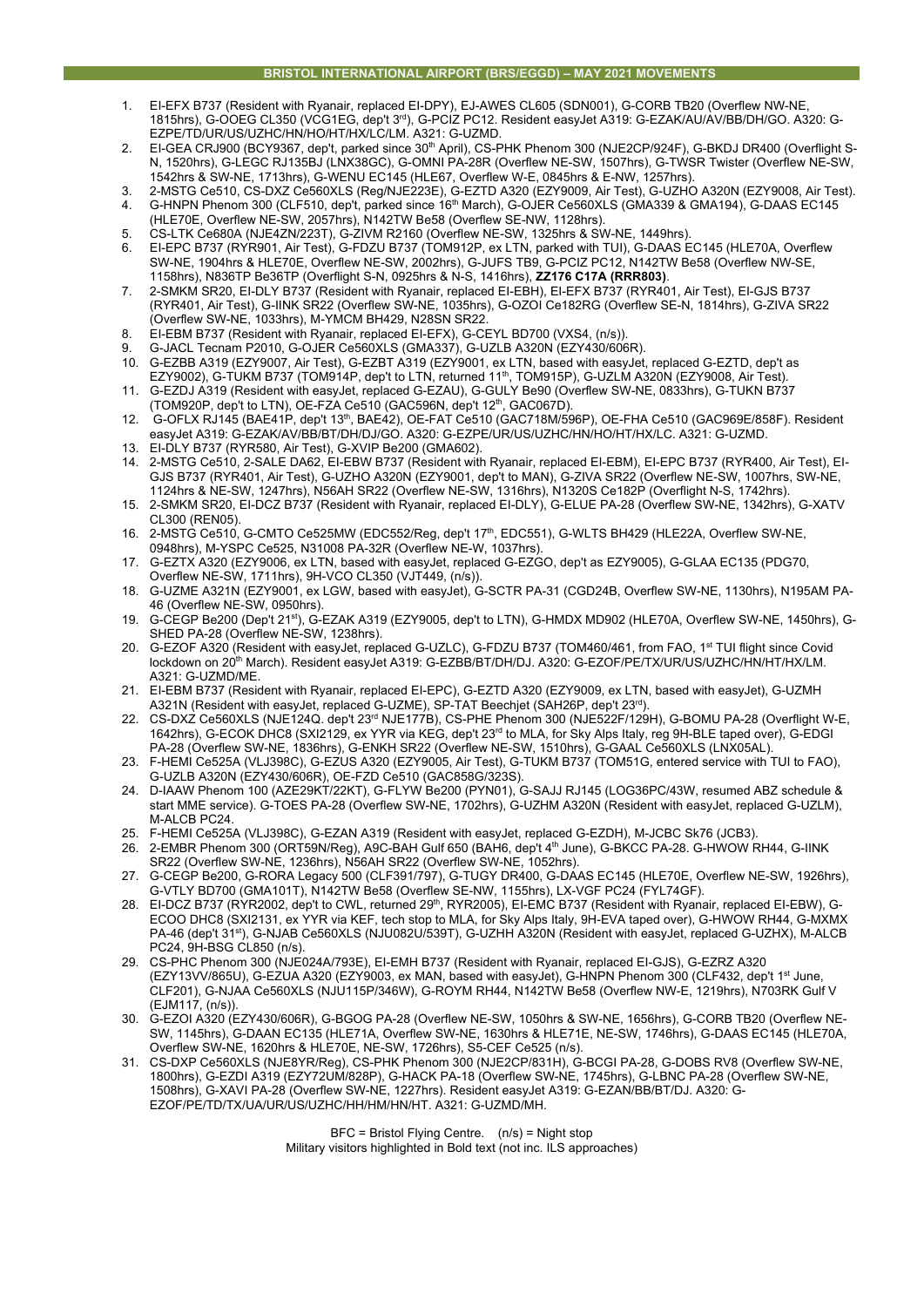## **ILS APPROACHES**

- 1st G-CTCC DA42, G-CTCF DA42.<br>2<sup>nd</sup> G-CTCC DA42, G-CTCH DA42
- $2^{nd}$  G-CTCC DA42, G-CTCH DA42, G-SAJM DA42 (EXM52).<br> $3^{rd}$  G-CTCH DA42 G-LHXA DA42
- 3<sup>rd</sup> G-CTCH DA42, G-LHXA DA42.<br>4<sup>th</sup> G-CTCF DA42, G-CTSP DA40,
- 4<sup>th</sup> G-CTCF DA42, G-CTSP DA40, G-SUEI DA42 (AOS02), ZJ123 Merlin (CMDO21), ZZ511 Wildcat (Valiant61).<br>5<sup>th</sup> G-CTCH DA42, G-CTSV DA42, G-SADB DA42, ZZ410 Wildcat (Spearfish25).
- $5<sup>th</sup>$  G-CTCH DA42, G-CTSV DA42, G-SADB DA42, ZZ410 Wildcat (Spearfish25).<br> $6<sup>th</sup>$  2-PASD DA40, G-CTCG DA40 (LDG29), G-CTCE DA42.
- $6<sup>th</sup>$  2-PASD DA40, G-CTCG DA40 (LDG29), G-CTCE DA42.<br> $7<sup>th</sup>$  2-YFLL PA-28R G-CTCF DA42. G-CTSP DA40. G-LDG
- $7<sup>th</sup>$  2-YELL PA-28R, G-CTCE DA42, G-CTSP DA40, G-LDGF DA42 (LDG29), G-LHXA DA42, G-WLTS BH429 (HLE22Z).<br>8<sup>th</sup> G-CTSV DA42. 8<sup>th</sup> G-CTSV DA42.<br>9<sup>th</sup> G-CTCH DA42
- $9<sup>th</sup>$  G-CTCH DA42.<br>10<sup>th</sup> G-CTCH DA42.
- 10<sup>th</sup> G-CTCH DA42, G-LHXA DA42, G-LDGA DA42 (LDG29).<br>11<sup>th</sup> 2-PASD DA40, G-CTCF DA42, G-CTCH DA42, G-BZNN
- 2-PASD DA40, G-CTCF DA42, G-CTCH DA42, G-BZNN Be76 (BLD08), G-LDGA DA42 (LDG29), G-LHXC DA42, G-NSYS EC135 (SSP57), G-SADB DA42, G-SENS EC135 (SSP53), G-LHXA DA42.
- 12th 2-PASD DA40, G-CTCE DA42 (EXM26), G-CTSN DA40, G-DGPS DA42, G-GDMW Be76 (BLD26), G-LDGB DA40 (LDG57), G-SENS EC135 (SSP53), G-SUEI DA42 (AOS02), G-LHXA DA42.
- 13<sup>th</sup> G-CTCE DA42 (EXM26), G-DGPS DA42 (EXM16), G-LHXC DA42, G-LHXD DA42, G-NSYS EC135 (SSP57).<br>14<sup>th</sup> G-LDGF DA42 (LDG27), G-NSYS EC135 (SSP57), G-SADK DA40.
- 14<sup>th</sup> G-LDGF DA42 (LDG27), G-NSYS EC135 (SSP57), G-SADK DA40.<br>16<sup>th</sup> G-BOIX Ce172N.
- $16^{th}$  G-BOIX Ce172N.<br> $17^{th}$  G-LHXC DA42 G
- 17<sup>th</sup> G-LHXC DA42, G-HEOI EC135 (UKP01), G-SENS EC135 (SSP53), G-NSYS EC135 (EXM37), G-WLTS BH429 (HLE22Z).<br>18<sup>th</sup> ZM333 Phenom 100 (CWL31).
- $18<sup>th</sup>$  ZM333 Phenom 100 (CWL31).<br> $19<sup>th</sup>$  G-BZNN Be76 (BLD23), G-DG 19th G-BZNN Be76 (BLD23), G-DGPS DA42, G-SADB DA42, G-SENS EC135 (EXM37), G-LHXB DA42, G-LHXC DA42, ZA684 Chinook (SHF519).
- $20^{\text{th}}$  G-LDGA DA42 (LDG11), G-LDGF DA42 (LDG16).<br> $22^{\text{nd}}$  G-BICW PA-28, G-BOMU PA-28, G-LHXC DA42.
- 22<sup>nd</sup> G-BICW PA-28, G-BOMU PA-28, G-LHXC DA42.<br>23<sup>rd</sup> G-LDGF DA42 (LDG16), G-LHXA DA42. G-WI TS
- $23<sup>rd</sup>$  G-LDGF DA42 (LDG16), G-LHXA DA42, G-WLTS BH429 (HLE22Z).<br> $24<sup>th</sup>$  G-LDGA DA42 (LDG11)
- $24^{th}$  G-LDGA DA42 (LDG11).<br> $25^{th}$  G-LDGA DA42 (EXM44).
- 25<sup>th</sup> G-LDGA DA42 (EXM44), G-LDGF DA42 (LDG16), G-CTCE DA42, G-SADB DA42 (EXM52).<br>26<sup>th</sup> G-BORK PA-28, G-CTCE DA42, G-CTCF DA42, G-CTCH DA42, G-DANL Be76, G-LHXB D.
- G-BORK PA-28, G-CTCE DA42, G-CTCF DA42, G-CTCH DA42, G-DANL Be76, G-LHXB DA42 (EXM25 & Reg), G-SADK DA40, G-WLTS BH429 (HLE22Z).
- 27th G-CTSA DA40, G-CTSK DA40, G-GDMW Be76 (EXM91), G-LHXB DA42, G-LDGF DA42 (LDG16), XW237 Puma (SHF010).
- 28th G-BICW PA-28, G-CTSK DA40, G-CTSX DA40, G-LDGB DA40 (LDG20), G-LDGF DA42 (LDG11 & EXM91), G-CTCE DA42, G-SADK DA40.
- $29<sup>th</sup>$  G-BOOF PA-28<br> $30<sup>th</sup>$  G-CTCH DA42,
- 30<sup>th</sup> G-CTCH DA42, G-CTSK DA40, G-LDGF DA42 (EXM21), G-LHXB DA42.<br>31<sup>st</sup> 2-PASD DA40, G-BZNN Be76 (BLD26), G-FSEU Be200, G-CTCC DA42.
- 31st 2-PASD DA40, G-BZNN Be76 (BLD26), G-FSEU Be200, G-CTCC DA42, G-SADK DA40.

# **CHARTER FLIGHTS**

None

### **SCHEDULED REGULAR FLIGHTS**

|                   |     |            | - | $\sim$<br>$\sim$ |  |            |            |            |     | 10         | 11 | 12         | 13         | 14         | 15  |
|-------------------|-----|------------|---|------------------|--|------------|------------|------------|-----|------------|----|------------|------------|------------|-----|
| <b>KLM48R/91Q</b> | PH- | <b>EXW</b> |   | <b>EXE</b>       |  | <b>EXJ</b> | <b>EXR</b> |            | EZK | <b>EXM</b> |    | <b>EXS</b> | <b>EXR</b> | <b>EXG</b> |     |
|                   |     |            |   |                  |  |            |            |            |     |            |    |            |            |            |     |
| RYR1AE/94ZG       | EI- |            |   |                  |  |            |            |            |     |            |    |            |            |            |     |
| RYR1GQ/1KY        | EI- |            |   |                  |  |            |            |            |     |            |    |            |            |            |     |
| RYR1MA/90SL       | EI- | GJS        |   |                  |  |            |            | <b>EPC</b> |     |            |    |            |            |            | GJS |
| RYR6RQ/60TR       | EI- |            |   |                  |  |            |            |            |     |            |    |            |            |            |     |
| RYR6YA/566U       | EI- | EBH        |   |                  |  |            |            | GJS        |     |            |    |            |            |            | EPC |
| RYR8JX/9KZ        | EI- |            |   |                  |  |            |            |            |     |            |    |            |            |            |     |

|                   |     | 16         | 47         | 18  | 19 | 20         | 21         | 22         | 23         | 24         | 25  | 26  | $\mathbf{z}$ | 28  | 29         | 30         | 31         |
|-------------------|-----|------------|------------|-----|----|------------|------------|------------|------------|------------|-----|-----|--------------|-----|------------|------------|------------|
|                   |     |            |            |     |    |            |            |            |            |            |     |     |              |     |            |            |            |
| <b>KLM48R/91Q</b> | PH- | <b>EXM</b> | EXU        | EXU |    | <b>EXO</b> | <b>EXN</b> | <b>EXP</b> | <b>EZW</b> | <b>EZK</b> |     | EXJ | <b>EXS</b>   | EXO | <b>EXZ</b> | <b>EXE</b> | <b>EXP</b> |
|                   |     |            |            |     |    |            |            |            |            |            |     |     |              |     |            |            |            |
| RYR1AE/94ZG       | EI- |            |            | GJS |    |            | <b>DCZ</b> |            | <b>EBW</b> |            | EBM |     |              | GJS |            | <b>DCZ</b> |            |
| RYR1GQ/1KY        | EI- |            |            |     |    |            |            |            |            |            |     |     |              |     |            |            |            |
| RYR1MA/90SL       | EI- |            |            |     |    |            |            | <b>GJS</b> |            |            |     |     |              |     | <b>EBM</b> |            |            |
| RYR6RQ/60TR       | EI- |            |            |     |    |            |            | <b>EVH</b> |            |            |     |     |              |     |            |            |            |
|                   |     |            |            |     |    |            |            |            |            |            |     |     |              |     |            |            |            |
| RYR6YA/566U       | EI- |            |            |     |    |            |            | EBW        |            |            |     |     |              |     |            |            |            |
| RYR8JX/9KZ        | EI- |            | <b>EBW</b> |     |    |            |            |            |            | <b>DCZ</b> |     |     |              |     | <b>EMC</b> |            | <b>EMH</b> |

Underlined registration denotes a different aircraft/aircraft type than normally operates the flight. Underlined and bold registrations in the **Rxx** format are preceded by SP- (as in SP-RSx) Underlined and bold registrations in the **Qxx** format are preceded by 9H- (as in 9H-Qxx)

#### **NOTES**

| 1st              | Based aircraft swap, EI-DPY op as RYR6RQ, EI-EFX op as RYR60TR |
|------------------|----------------------------------------------------------------|
| 7 <sup>th</sup>  | Based aircraft swap, EI-EBH op as RYR1GF, EI-DLY op as RYR1KY  |
| 8 <sup>th</sup>  | Based aircraft swap, EI-EFX op as RYR6RQ, EI-EBM op as RYR60TR |
| 14 <sup>th</sup> | Based aircraft swap, EI-EBW op as RYR1KY, EI-EBM op as RYR1GF  |
| 15 <sup>th</sup> | Based aircraft swap, EI-DCZ op as RYR60TR, EI-DLY op as RYR6RQ |
| 21 <sup>st</sup> | Based aircraft swap, EI-EBM op as RYR1KY, EI-EPC op as RYR1GF  |
| 28 <sup>th</sup> | Based aircraft swap, EI-EMC op as RYR1KY, EI-EBW op as RYR1GF  |
| 29 <sup>th</sup> | Based aircraft swap, EI-EMH op as RYR60TR, EI-GJS op as RYR6RQ |
|                  |                                                                |

Movement Information is kindly supplied by Phil Claridge, Harry Pitchers and Paul Hobden.

THIS INFORMATION IS ONLY FOR USE ON WWW.EGGD.CO.UK UNLESS PRIOR PERMISSION FOR PUBLICATION HAS BEEN SOUGHT